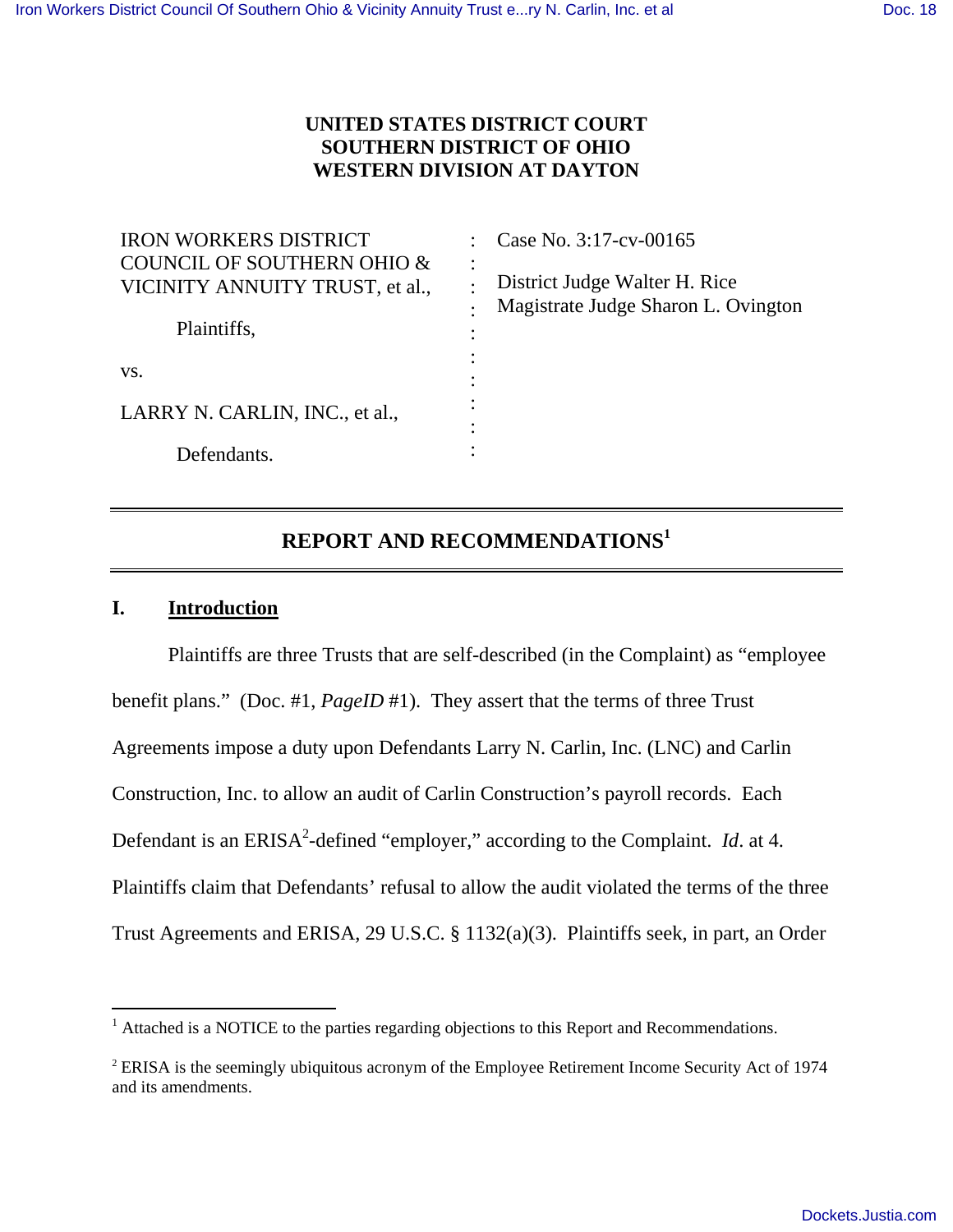requiring LNC to provide access to all the records it asked to examine in their audit requests.

The case is presently before the Court upon Defendants' Motion to Dismiss Plaintiffs' Complaint and/or Motion to Transfer Venue under 28 U.S.C. § 1404 (Doc. #8), Plaintiffs' Memorandum in Opposition (Doc. #13), Defendants' Reply (Doc. # 15), Plaintiff's Surreply (Doc. # 17), and the record as a whole.

## **II. Plaintiffs' Complaint**

 The Complaint identifies three Trust Agreements created by written agreements and trust declarations between various employers and "Participating Unions" affiliated with the International Association of Bridge, Structural and Ornamental Iron Workers, AFL-CIO. The Trusts are maintained and funded under the terms of one or more collective bargaining agreements (CBAs), including a CBA allegedly signed in March 1995 by LNC's President, Larry N. Carlin. The other party to this CBA, the Participating Union, is Iron Workers Local No. 147, Fort Wayne, Indiana. (Doc. #1, ¶s 15-16). Plaintiffs explain that they have attached a true and accurate copy of this CBA as Exhibit 4 to their Complaint.<sup>3</sup> *Id*. at ¶16. More on this CBA later.

 The three Plaintiff Trusts are described as the following three employee benefit plans: (1) Iron Workers District Council of Southern Ohio & Vicinity Benefit Trust

<sup>&</sup>lt;sup>3</sup> Courts "treat copies of written instruments attached to a pleading as part of the pleading itself. [Courts] may also consider documents that a defendant attaches to a motion if the documents are: (i) 'referred to in the plaintiff's complaint and are central to [the] claims' or (ii) 'matters of public record.'" *McLaughlin v. CNX Gas Co., LLC*, 639 F. App'x 296, 298–99 (6th Cir. 2016) (internal quotation marks and citations omitted); *see also Greenberg v. Life Ins. Co. of Va.*, 177 F.3d 507, 514 (6th Cir. 1999).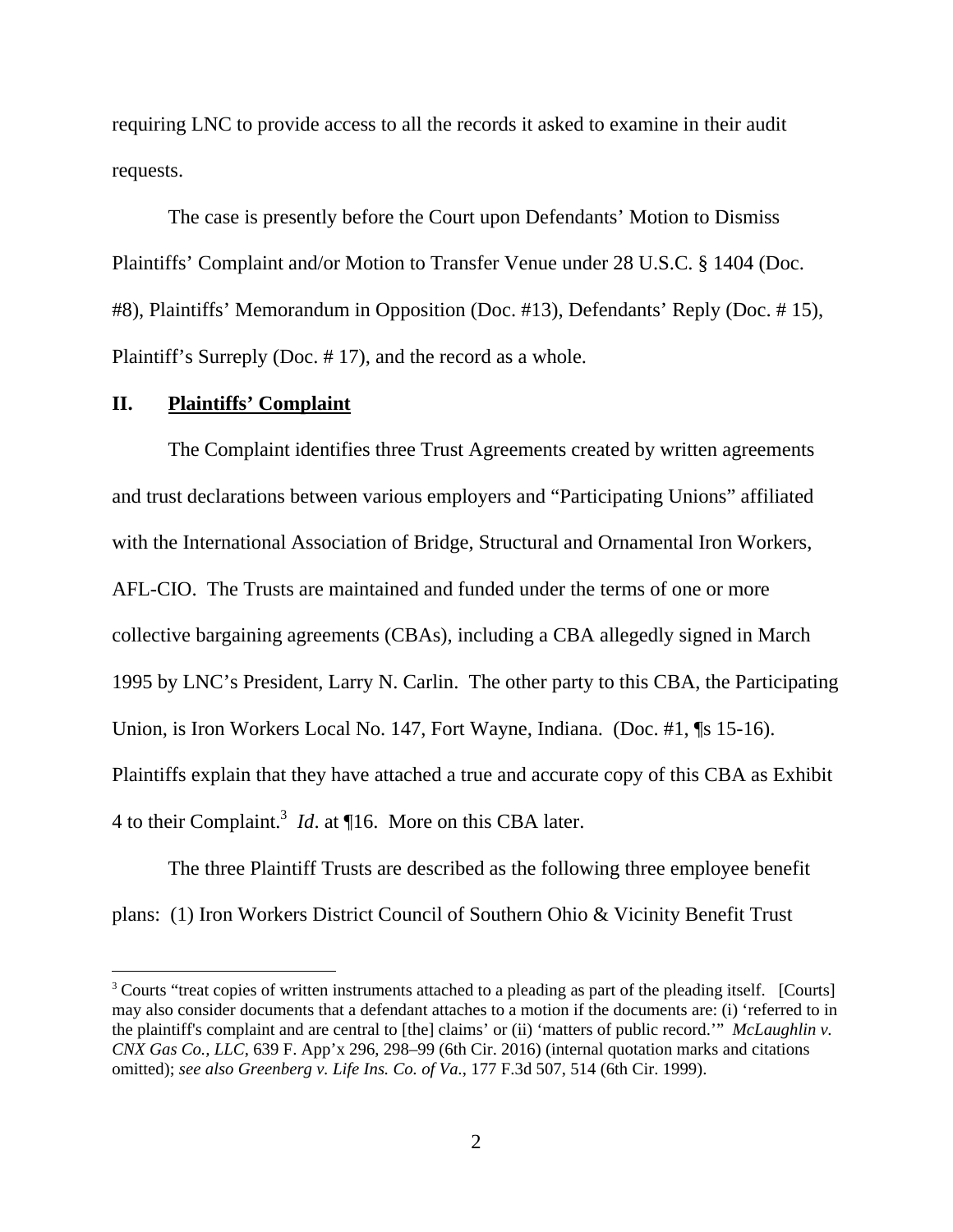created to provided life insurance, accident and sickness benefits, hospitalization coverage, and medical/dental benefits for participating employees and their families (the Benefit Trust); (2) Iron Workers District Council of Southern Ohio & Vicinity Pension Trust created to provide pension, retirement, and death benefits for participating employees and their beneficiaries (the Pension Trust); and (3) Iron Workers District Council of Southern Ohio & Vicinity Annuity Trust created to provide annuity benefits for participating employees and their beneficiaries (the Annuity Trust).

 The Complaint asserts that both Defendants LNC and Carlin Construction are "employers" under ERISA's definition, 29 U.S.C. §§ 1002(5), 1145, with their principal places of business in Indiana. Plaintiffs theorize that Carlin Construction is "an alter ego and/or joint employer with LNC and thereby is bound by the same agreements and has the same statutory obligations as LNC." (Doc. #1, *PageID* #4, ¶10; *see also* ¶s 44-53).

 Returning to the CBA mentioned above, Plaintiffs state that its Article 41 contains an "evergreen clause" that remains in effect today. Article 41 provides, in Plaintiffs' view, that in the event the CBA expires without notice of termination by a party, it renews itself in one year increments, including any amendments.

 Plaintiffs allege that this Local Union CBA requires both Defendants LNC and its alter ego Carlin Construction to submit contributions to them—the Iron Workers District Council of Southern Ohio & Vicinity Benefits, Pension, and Annuity Trusts. Plaintiffs assert, "LNC further evidenced its commitment to contribute to the Funds and to be bound to the Local Union CBA by signing and returning the Iron Workers Local No. 147 Wage & Fringe Package notice on February 17, 2015…." *Id*. at ¶20.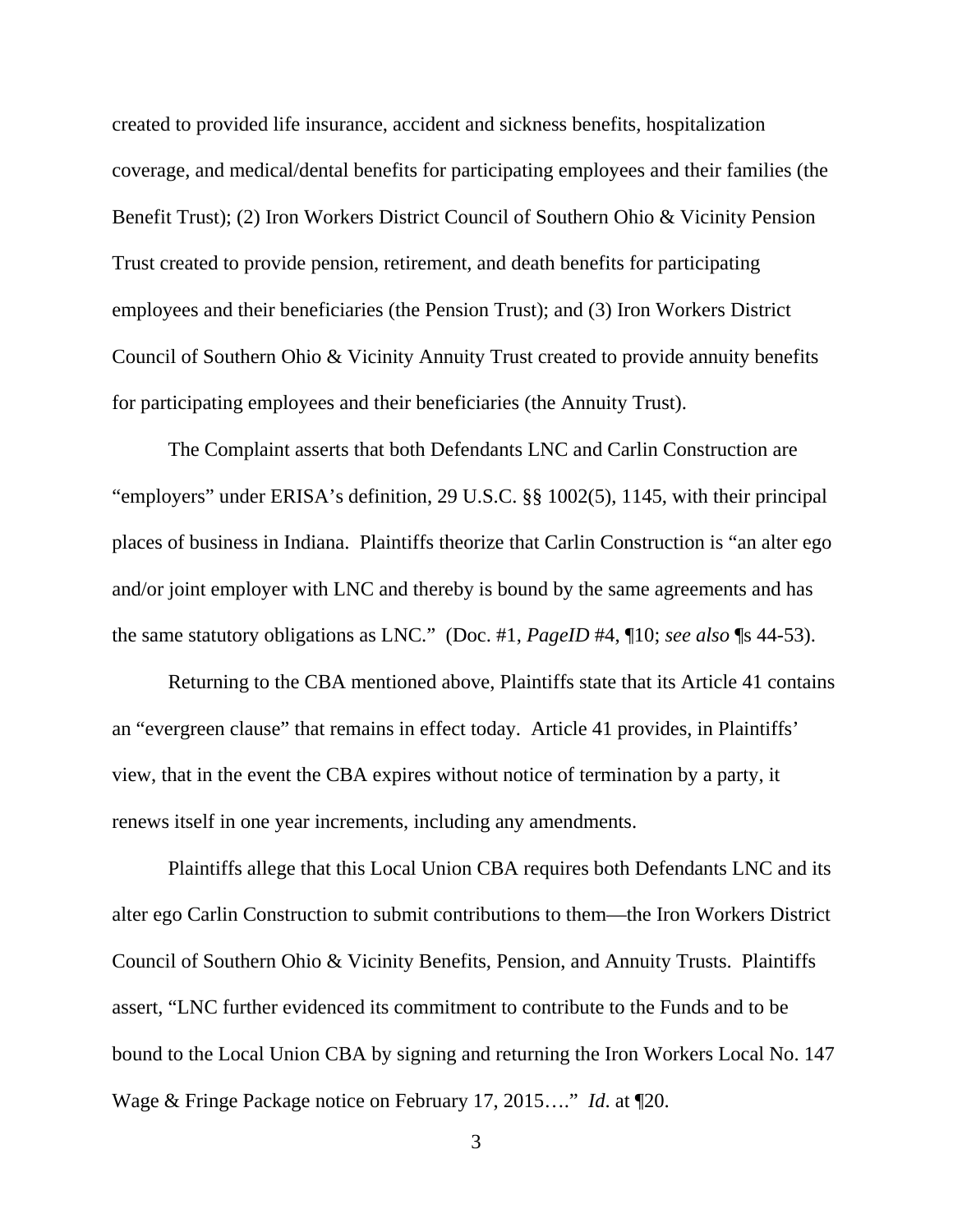Apparently concerned that Defendants have unpaid contributions, Plaintiffs "hired an independent auditing firm to audit LNC's payroll records to ensure that LNC was complying with its contribution obligations…." *Id*. at ¶28. Plaintiffs took this action under the following audit-related language, which is present in the Benefit, Pension, and Annuity Trust Agreements:

> The Board of Trustees, or any authorized agent or representative of the Trustees, shall have the right at all reasonable times during business hours, to enter the premises of any Employer obligated to contribution to the Fund and to examine and copy such of the books, records, papers and reports of said Employer as may be necessary to determine the hours of work done and places where done by any Employees and to permit the Trustees to determine whether said Employer is making full payments to the Trustees of the amount required by the Collective Bargaining Agreement….

*Id.* at  $\P$  27 (citations to the Trust Agreements omitted).

 Plaintiffs asked the auditor "to seek the payroll documents for both LNC and Carlin Construction to confirm that all hours that were performed on behalf of LNC were properly reported and contributed upon as required." *Id*. at ¶29. Plaintiffs allege that LNC verbally agreed to give the auditor all the LNC payroll documents "but refused to provide any Carlin Con[struction] documents for the audit." *Id*. at ¶30.

 Plaintiffs Complaint contains two Counts. Count I asserts, "LNC is bound to the Local Union CBA and the Trust Agreements." *Id*. at ¶34. It further asserts that LNC refuses to provide Plaintiff with the requested Carlin-Construction payroll documents. *Id.* at 35. Plaintiffs seek in Count I to enforce the terms of the Trust Agreements pursuant to ERISA, 29 U.S.C. § 1132(a)(3), "through the issuance of a declaratory order requiring LNC to comply with the Trusts' demands for a payroll audit." (Doc. #1, ¶40). Plaintiffs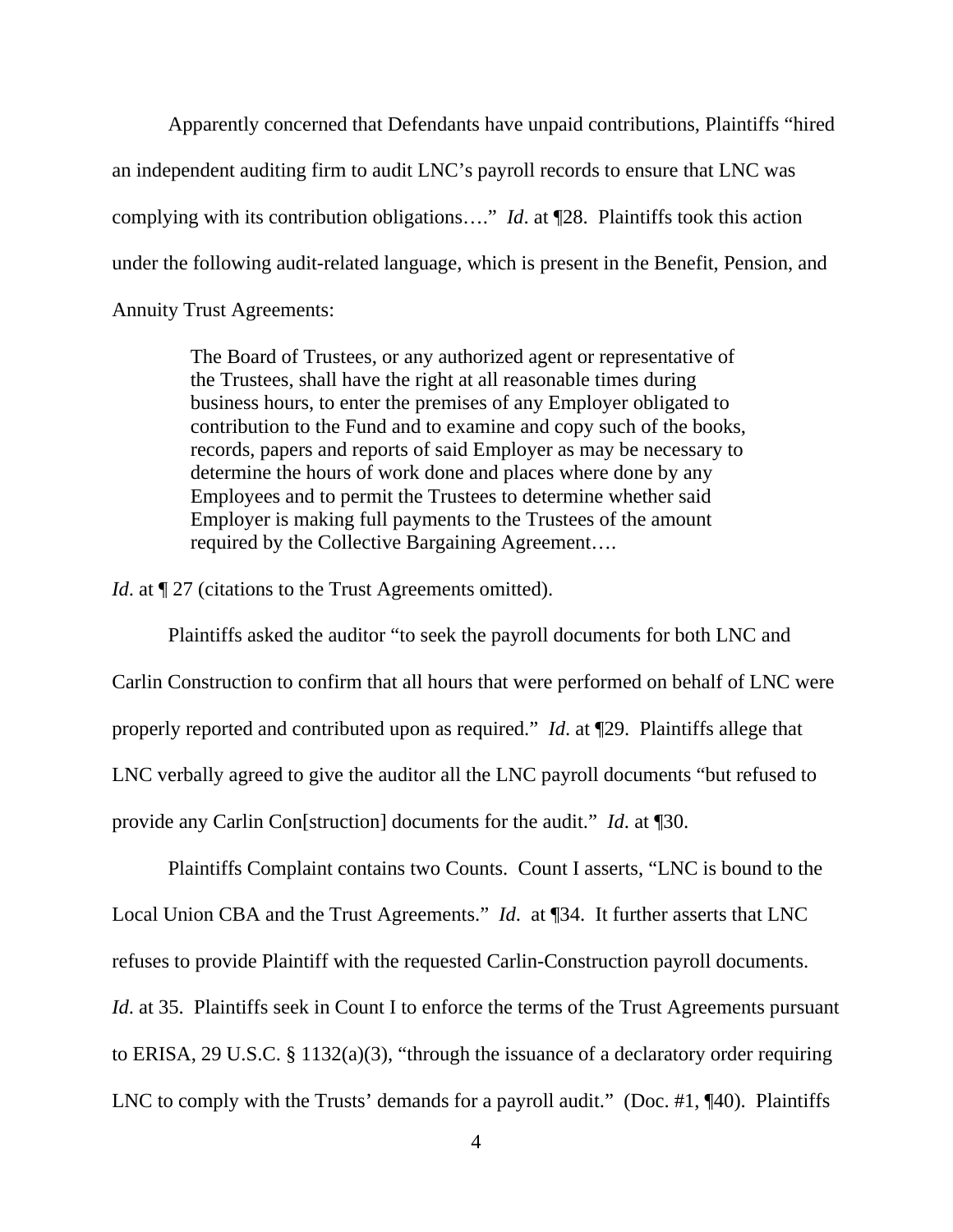also seek, among other things, an order requiring LNC to pay any unpaid contributions plus interest, etc. *Id*. at ¶41.

Count II of the Complaint maintains that Carlin Construction is jointly and severally liable for any unlawful action by LNC, including any violations of ERISA.

#### **III. Personal Jurisdiction**

 Defendants contend that this Court lacks personal jurisdiction over LNC or Carlin Construction. They argue that the Court lacks general jurisdiction over them because they do not have continuous and systematic contact with Ohio. They argue that specific jurisdiction is lacking here because they did not purposefully avail themselves of the privilege of conducting activities in Ohio. Defendants point out that they do not have an office, agent, or property in Ohio, and they have not reached into Ohio to conduct or solicit business. Defendants, however, aim their jurisdictional arguments in the wrong direction.

ERISA speaks to jurisdiction expansively:

Where an action under this subchapter is brought in a district court of the United States, it may be brought in the district court where the plan is administered, where the breach took place, or where a defendant resides or may be found, and process may be served in any other district where a defendant resides or may be found.

29 U.S.C. § 1132(e)(2). This statute confers nationwide personal jurisdiction in ERISA cases. *Medical Mut. of Ohio v. deSoto*, 245 F.3d 561, 566 (6th Cir. 2001). Consequently, the required personal-jurisdiction analysis does ask whether the defendant had sufficient minimal contacts with the forum state "to comport with the traditional notions of fair play and substantial justice." *Id*. at 566-67. The analysis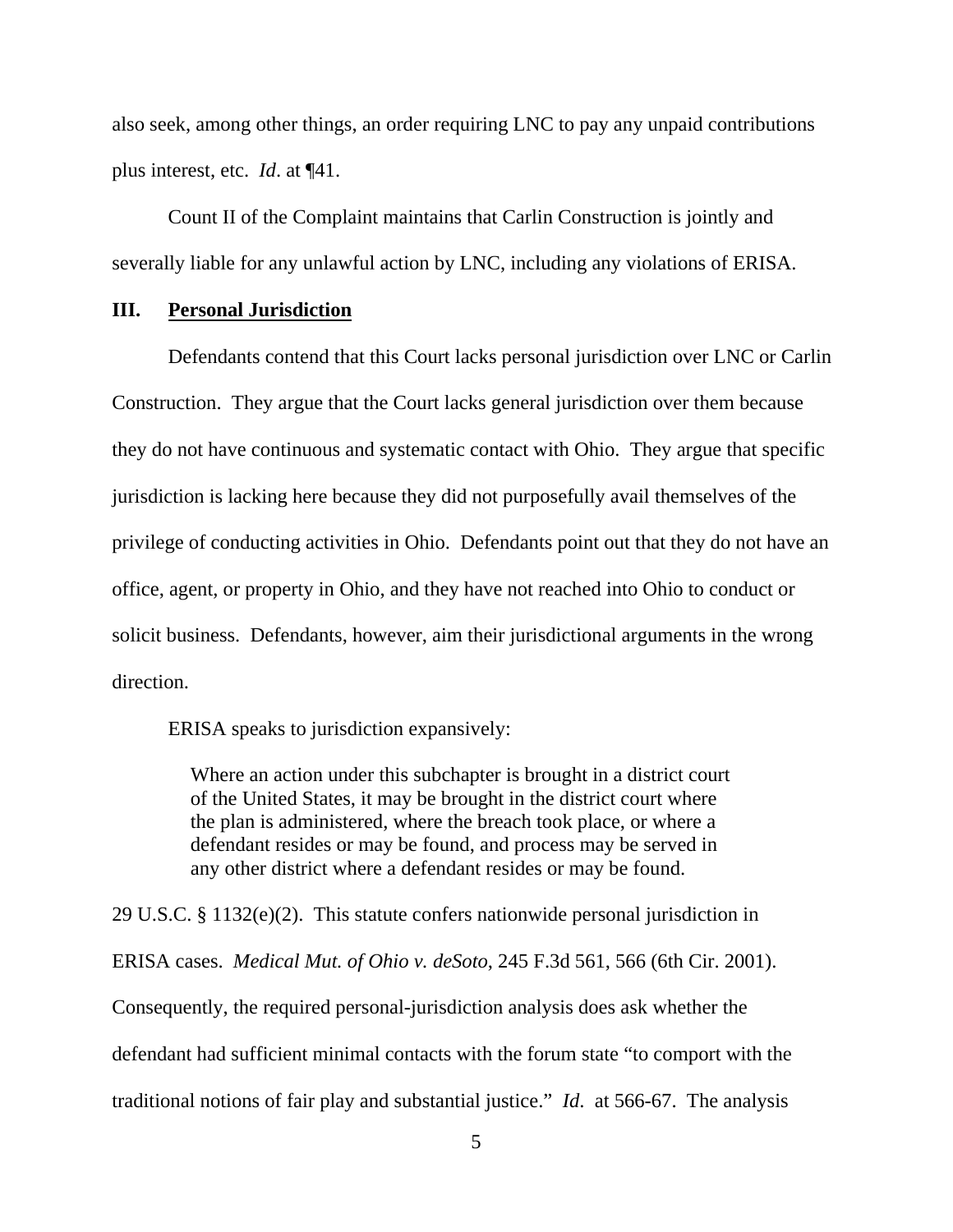instead asks whether a defendant has sufficient minimal contacts with the United States. *Id*. Because Defendants base their personal-jurisdiction arguments on their lack of minimum contacts with Ohio, rather than the United States, they have not demonstrated that this Court lacks personal jurisdiction over them. *See id*. Additionally, Defendants acknowledge that they are Indiana corporations, and as in *deSoto*, they "do not dispute that they reside within the United States and thus have meaningful ties with the forum rendering judgment." *Id*. at 567.

Accordingly, the Court has personal jurisdiction over Defendants in this case.

#### **IV. Failure to State a Plausible Claim**

 Defendants maintain that Plaintiffs' Complaint fails to state a plausible claim against them and should therefore be dismissed under Fed. R. Civ. P. 12(b)(6). Before reaching the merits of Defendants' Rule 12(b)(6) contentions, there is a preliminary wrinkle to iron out.

 Plaintiffs argue that Defendants' 12(b)(6) Motion is untimely, and should therefore be dismissed, because Defendants filed it after they filed their Answer. Plaintiffs correctly recognize that a motion to dismiss for failure to state a claim upon which relief can be granted must be filed before a defendant files an answer. *See* Fed. R. Civ. P. 12(b); *see McGlone v. Bell*, 681 F.3d 718, 728 n.2 (6th Cir. 2012); *see also Lohner v. Lake Cnty., Tenn.,* No. 1:16cv02708, 2017 WL 3160569, at \*2 (W.D. Tenn. 2017). This, however, is not fatal to Defendants' Motion.

 A defendant may assert the failure to state a claim upon which relief can be granted in a motion for judgment on the pleadings under Rule 12(c). *See* Fed. R. Civ.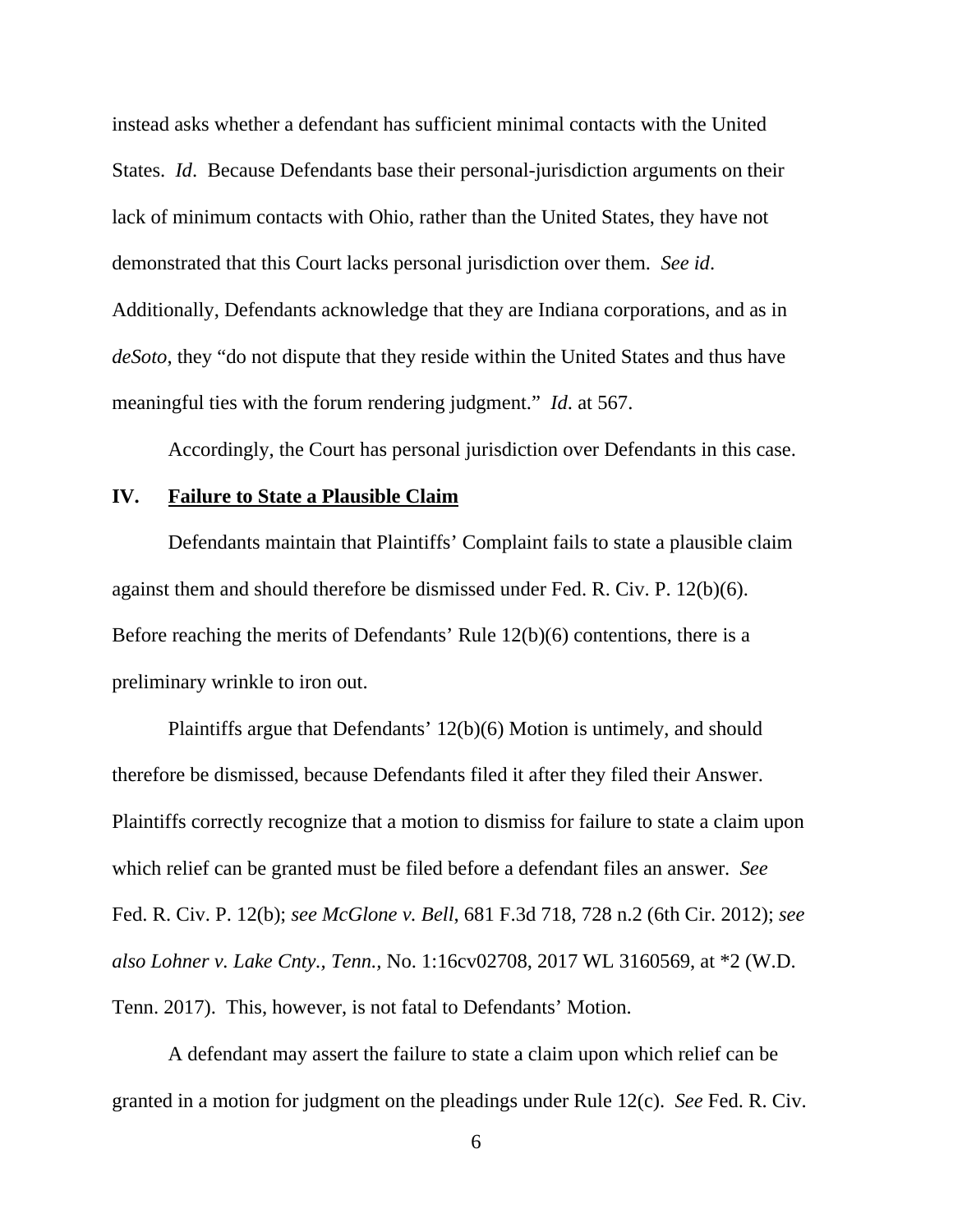P. 12(h)(2)(B); *see also General Truck Drivers, Warehousemen, Helpers Sales & Service, Casino Employees, Teamsters Local Union No. 957 v. Heidelberg Distributing Co*., No. 3:11cv00420, 2013 WL 831877, at \*9 (S.D. Ohio 2013) (Rice, D.J.). The Court may therefore consider Defendants' 12(b)(6) Motion as a Motion for Judgment on the Pleadings under Rule 12(c) and proceed to the merits without further hiccup. *See, e.g., Heidelberg Distributing Co*., No. 3:11cv00420, 2013 WL 831877, at \*9. Or so it seems. Plaintiffs insist that proceeding under Rule 12(c) would be incorrect in the present case because Rule 12(c) itself directs that a party may not move for judgment on the pleadings until "after the pleadings are closed."

 Plaintiffs overlook some practical realities. Dismissing Defendants' 12(b)(6) Motion, rather than accepting it as a Rule 12(c) Motion, would introduce unnecessary delay into this case because Defendants could simply re-file their Motion under Rule 12(c) after the pleadings are closed. At present, the deadline to amend the pleadings has expired and, consequently, requiring Defendants to jump through the procedural hoop of re-filing what would be a timely Motion under Rule 12(c) seems an absurd approach to case management. Additionally, requiring Defendants to re-file would unnecessarily increase the cost of this litigation. And, Rule 1—importuning the courts to "secure the just, speedy, and inexpensive determination of every action and proceeding"—cringes at the thought of creating the above problems by strictly imposing Rule 12(c)'s timing requirement. *Cf. Metropolitan Prop. & Cas. Ins. Co. v. Pest Doctor Systems, Inc*., No. 3:14cv00143, 2014 WL 2855003, at \*1 (S.D. Ohio 2014) (Rice, D.J.) ("In the interest of justice, the Court will construe the [untimely] motion to dismiss as a motion for judgment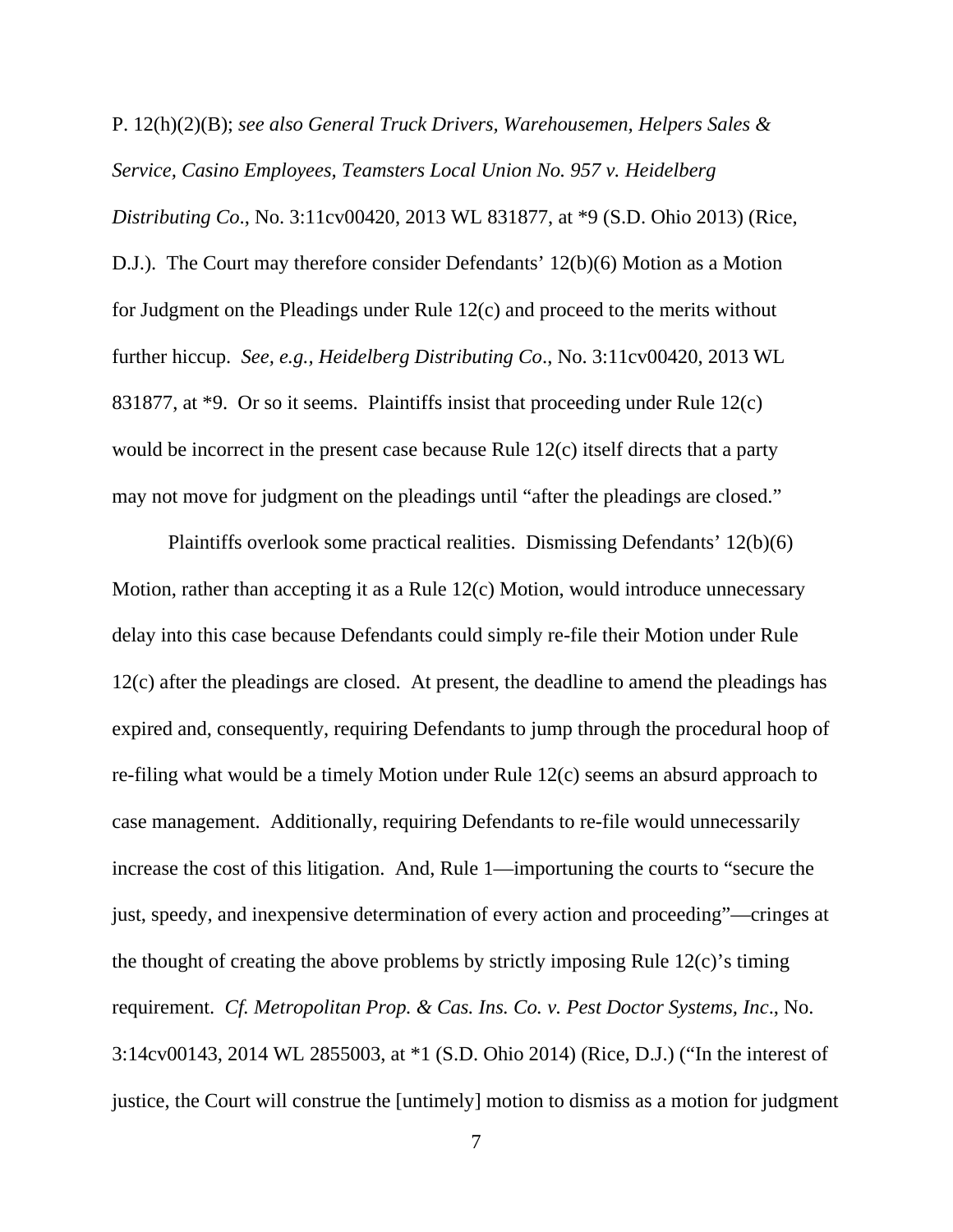on the pleadings, and proceed to render a decision."); *Little v. F.B.I*., 793 F.Supp. 652, 653 (D.Md. 1992) ("the Rule 12(c) motion is treated as fungible with the Rule 12(b)(6) motion when the gravamen of the motion is a challenge to the legal sufficiency of the complaint).<sup>4</sup> For these reasons, proceeding under Rule 12(c) is warranted in the present circumstances.

 Analyzing the merits of a Rule 12(c) Motion for Judgment on the Pleadings triggers the same standards that would apply under Rule 12(b)(6). *Fritz v. Charter Twp. of Comstock,* 592 F.3d 718, 722 (6th Cir.2010). "[A]ll well-pleaded material allegations of the pleadings of the opposing party must be taken as true, and the motion may be granted only if the moving party is nevertheless clearly entitled to judgment." *Id*. Doing so, the complaint must give notice to the defendant of its claims and "the plaintiff must plead 'sufficient factual matter' to render the legal claim plausible, *i.e*., more than merely possible." *Id*. (quoting, in part, *Ashcroft v. Iqbal,* 556 U.S. 662, 129 S.Ct. 1937, 1949-50 (2009)).

 Defendants contend that the CBA attached as Exhibit 4 to the Complaint does not illustrate what Plaintiffs allege. Defendants contend that rather than being a copy of the current CBA (which, Defendants say, LNC did not sign), Exhibit 4 contains "an unnumbered signature page from the 1988-1996 CBA, signed by Larry Carlin in 1995. There is no nexus between the documents." (Doc. #8, *PageID* #179). Defendants further contend that Plaintiffs' automatic-renewal argument—*i.e.,* that LNC has been bound to

<sup>4</sup> Plaintiffs rely on *Nat'l Bankers Trust Corp. v. Peak Logistics LLC*, 2013 WL 3070843, at \*2 (W.D. Tenn. 2013), which is not controlling in this court and is unpersuasive in the circumstances of this case.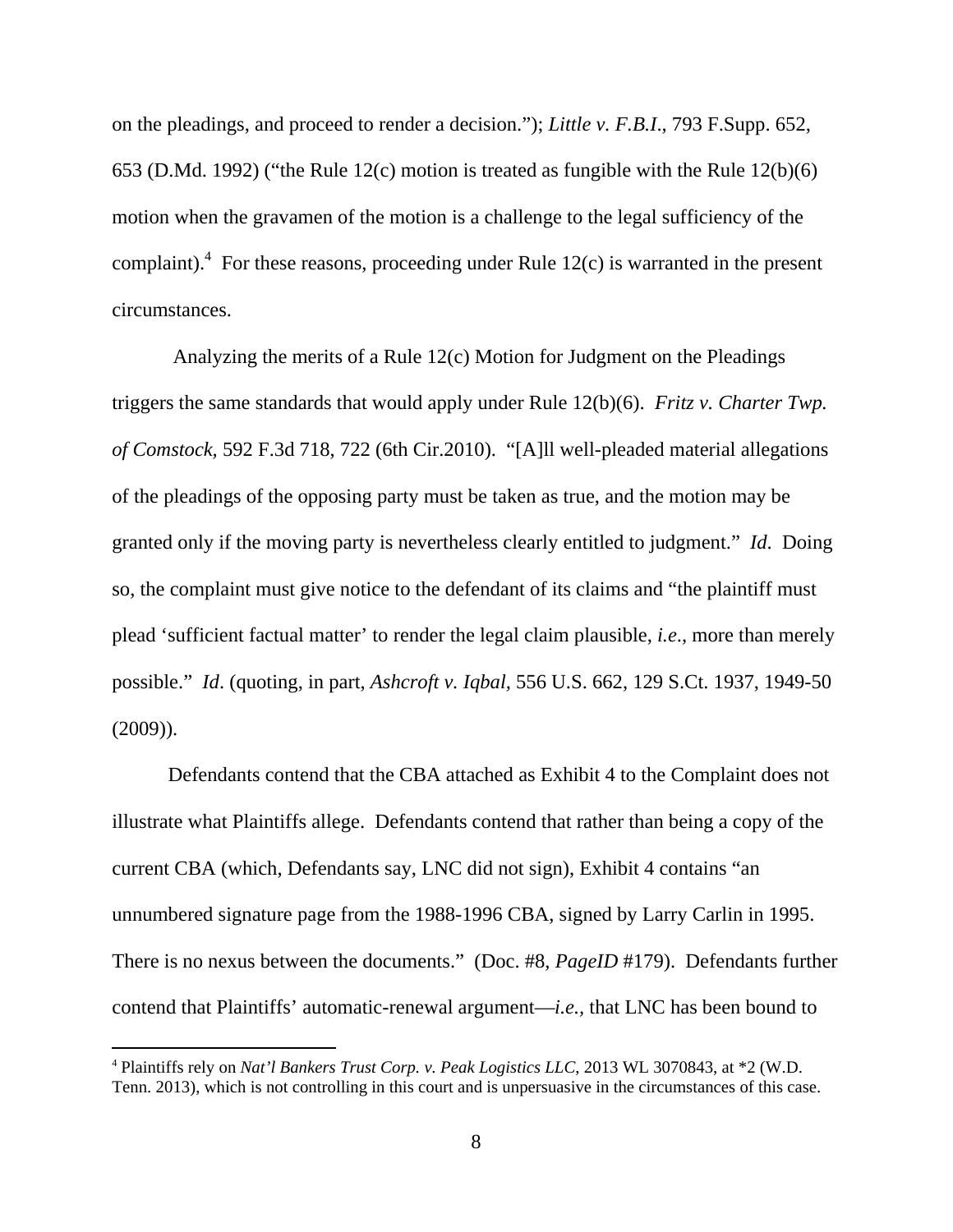the CBA because it automatically renews itself in one-year increments upon expiration unless a party terminates it—is "absurd on its face and is unsupported by the facts or 'evidence' attached to the Complaint." *Id*. at 180. Although Defendants correctly recognize that the court may not grant the present motion based on its disbelief of Plaintiffs' factual allegations, Defendants conclude that the Complaint fails to allege "'sufficient factual matter, accepted as true, to state a claim for relief that is plausible on its face.'" *Id*. (quoting *Iqbal*, 556 U.S. 662, 129 S.Ct. at 1949).

 Defendants' contentions fall apart because Plaintiffs have alleged that the CBA signed by Larry N. Carlin on March 7, 1995 contained an evergreen clause (in Article 41) "providing that after the Local Union CBA expires, without notice of termination by either party, the agreement renews itself in one-year increments, including any amendments agreed to between Iron Workers Local No. 147 and the relevant employer's association." (Doc. #1, ¶s 16-17). These allegations are accepted as true at this point in the case. *See Fritz,* 592 F.3d at 722. Defendants' challenge to Exhibit 4 does not alter these factual allegations because they essentially attack the authenticity of the copy of the CBA Plaintiffs have attached to the Complaint. This evidence-based argument does not eliminate Plaintiffs' allegations particularly when Larry N. Carlin's signature is under the phrase "FOR THE EMPLOYER 1988-1996" and the date the document indicates he signed is "3-7-95." *Id.*, Exh. 4, *PageID* #100. To this extent, the document supports Plaintiffs' allegations and there is no direct contrary information in this document. The fact that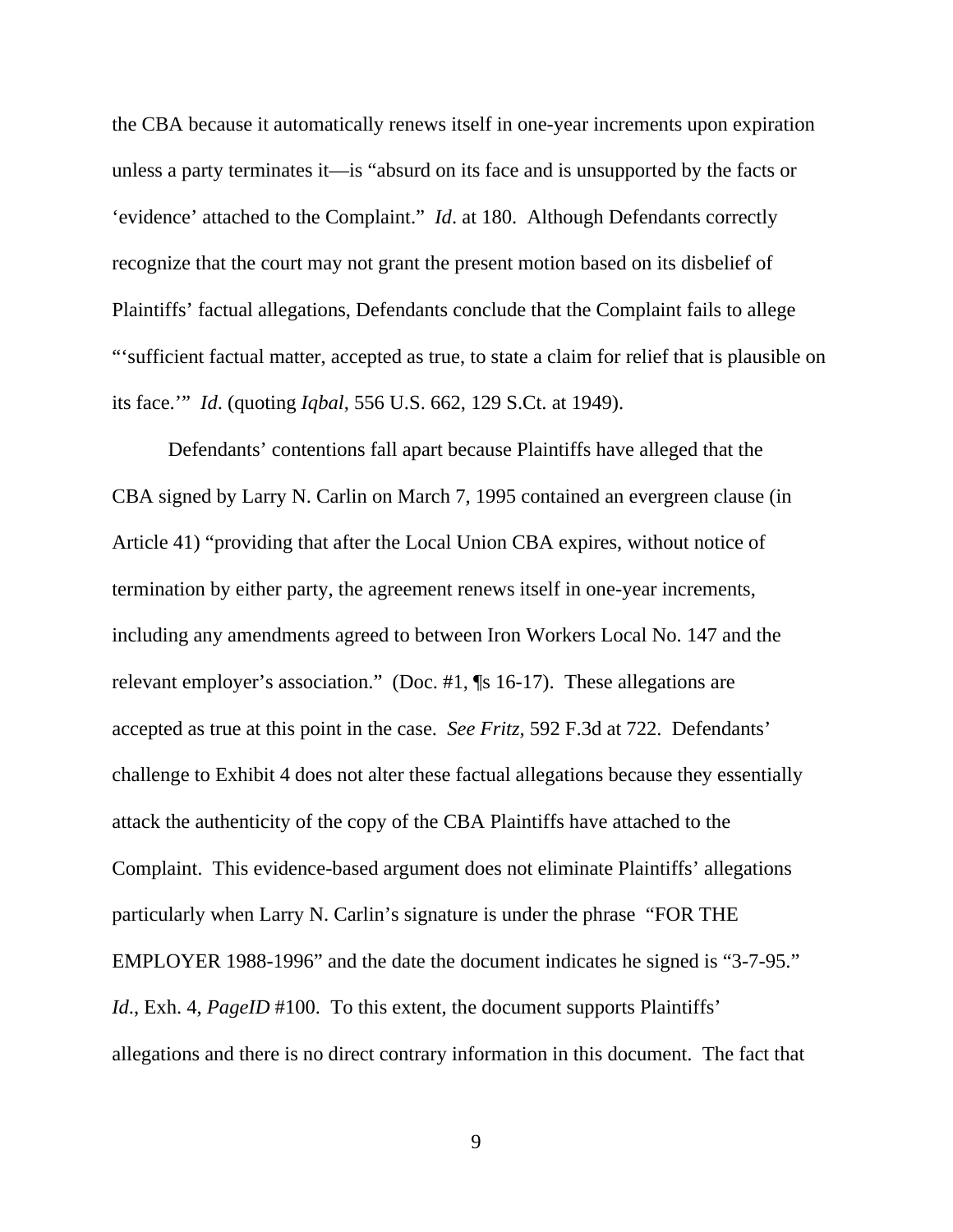the document appears to lack a page number is simply too slender a reed to nullify Plaintiffs coinciding allegations in the Complaint.

 The Complaint further alleges that the Participation Agreement binds LNC to them—the Benefit, Pension, and Annuity Trusts. Each Trust Agreement contains language that appears to support Plaintiffs' allegation that they have audit rights, which Defendants must respect. (Doc. #1, *PageID* #22, Section 4; *PageID* # 49, Section 5; *PageID* #s 68-69, Section 5). Consequently, even if it turns out the Larry N. Carlin did not sign the CBA as Plaintiffs allege, the Complaint sufficiently alleges LNC's duty to permits audits by the Trusts through the terms of the Participation Agreement, and the Trust Agreements.

 Accordingly, Defendants are not entitled to dismissal or judgment on the pleadings.

#### **V. Defendants' Motion to Transfer Venue**

Defendants contend that the Complaint should be dismissed for improper venue. Venue here is improper, they argue, because 29 U.S.C. § 1132(e)(2) permits the redress of ERISA violations in district courts where the plan is administered. Defendants state that they "are in the Northern District of Indiana, as is Local 147, its members and plan beneficiaries. Venue should not lie in Montgomery County, Ohio." (Doc. #8, *PageID* #179).

"An ERISA claim '[1] may be brought in the district where the plan is administered, [2] where the breach took place, or [3] where a defendant resides or may be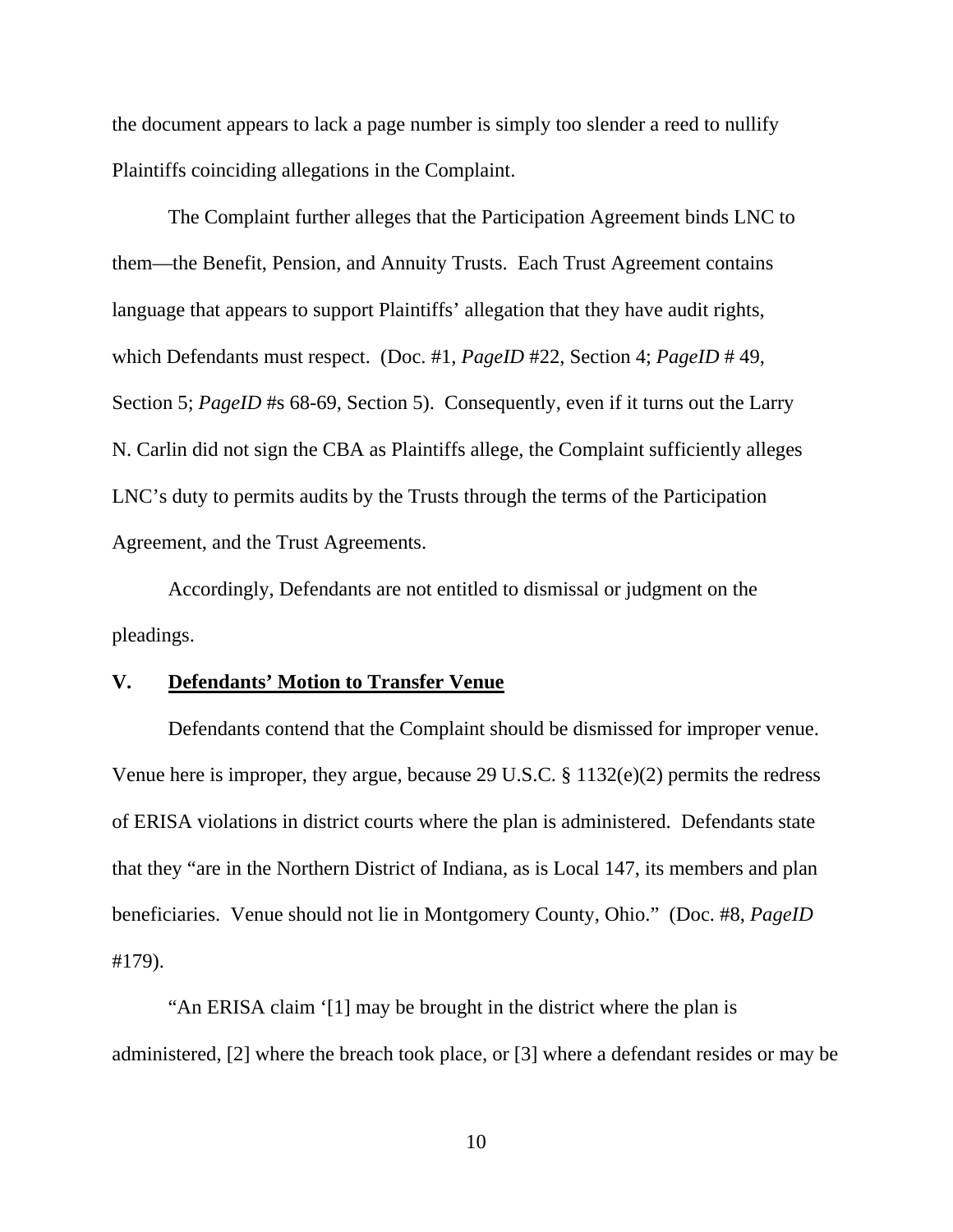found.'" *Dull v. Energizer Personal Care, LLC*, No. 3:14cv195, 2015 WL 5308871, at \*7 (S.D. Ohio, 2015) (Rose, D.J.) (quoting 29 U.S.C. § 1132(e)(2)).

Venue is proper in this District because Plaintiffs' Complaint alleges that their "principal place of operation and administration is located in the City of Vandalia, Montgomery County, Ohio." (Doc. #1, ¶12). Consequently, the Trusts—remember: Plaintiffs characterize themselves in the Complaint as "employee benefit plans" covered by ERISA—are administered within this District, making venue proper under 29 U.S.C. § 1132(e)(1). Although Defendants argue that the plans are administered in Indiana, the allegations in the Complaint control at this stage of the case and, consequently, Plaintiffs' allegation that Vandalia in their principal "place of … administration" establishes proper venue in this District, not Indiana.

Defendants also argue that venue is proper due to residence in the Northern District of Indiana. Venue might well be proper in Indiana based on Defendants' residence there. "A defendant 'resides or may be found,' for ERISA venue purposes, in any district in which its 'minimum contacts' would support the exercise of personal jurisdiction." *Moore v. Rohm & Haas Co*., 446 F.3d 643, 646 (6th Cir. 2006). But, assuming Defendants reside in the Northern District of Indiana does not mean that venue is improper in this District. Section 1132(e)(2) is written in disjunctive language. It thus gave Plaintiffs a choice between three proper venues, one of which it turns out is this District. *See Oakley v. Remy Intern., Inc*., No. 2:09cv0107, 2010 WL 503125, at \*3 (M.D. Tenn. 2010); *see also Shanehchian v. Macy's, Inc*., 251 F.R.D. 287, 289 (S.D.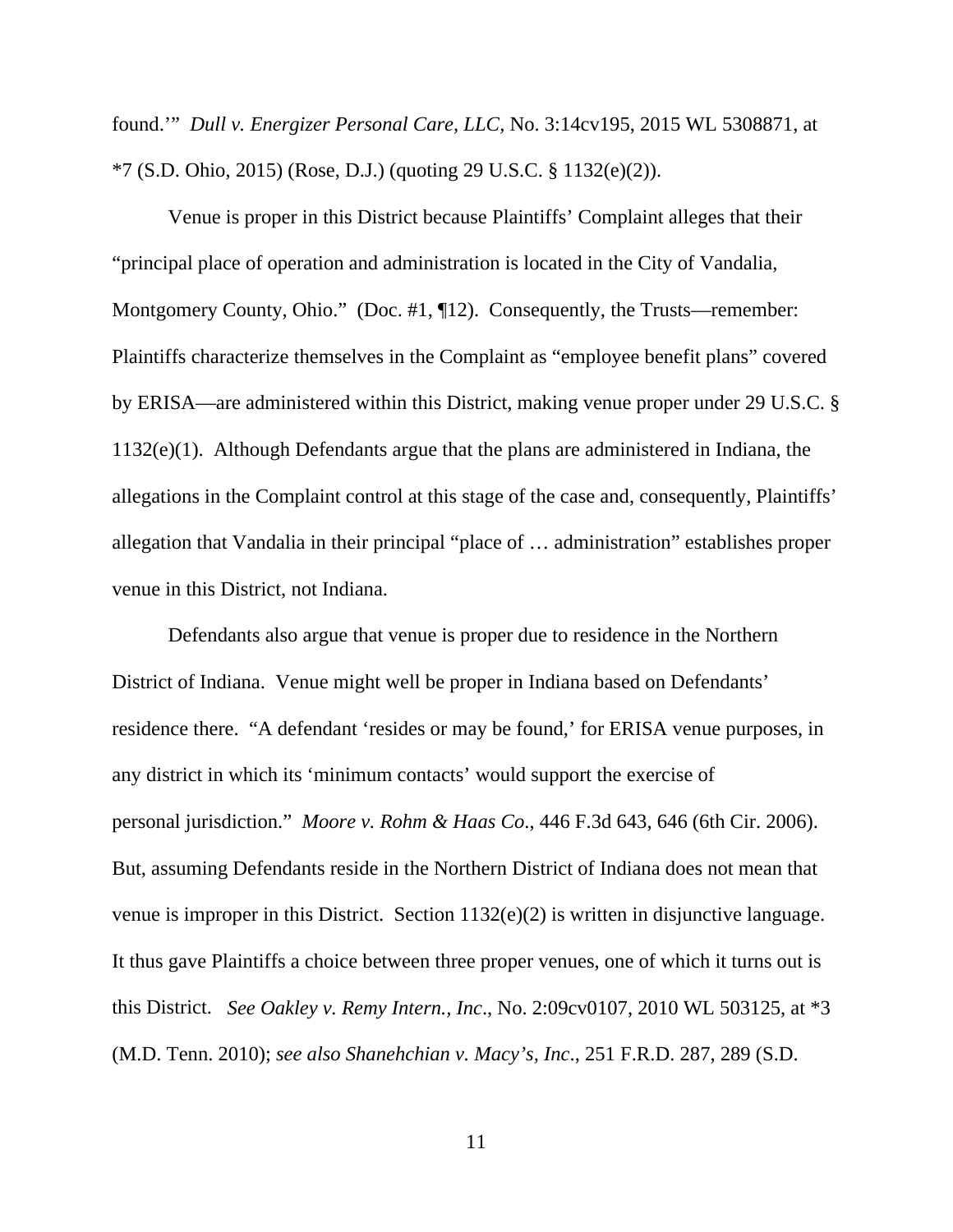Ohio 2008) (Spiegel, D.J.) ("ERISA action may be brought in the venue where any of three conditions is satisfied …").

Defendants contend that the Court should exercise its discretion under 28 U.S.C. § 1404(a) by transferring this case to the Northern District of Indiana, where it could have been initially brought because the locus of the parties' dispute, the key parties, and the location of the evidence all favor Indiana.

"For the convenience of the parties and witnesses, in the interest of justice, a district court may transfer any civil action to any other district or division where it might have been brought…." 28 U.S.C. § 1404(a). Various considerations apply: "the private interests of the parties, including their convenience and the convenience of potential witnesses, as well as other public-interest concerns, such as systemic integrity and fairness, which come under the rubric of 'interests of justice.'" *Moore*, 446 F.3d at 647 n.1 (citation omitted). "[U]unless the balance is strongly in favor of the defendant, the plaintiff's choice of forum should rarely be disturbed." *Reese v. CNH America LLC*, 574 F.3d 315, 320 (6th Cir. 2009) (internal quotation marks and citation omitted).

The fact that the Trusts are administered and maintained in Ohio carries with it the reasonable inferences that some key witnesses, including the Trusts' staff, are located in Ohio. At least some documents, such as the contribution reports Defendants submitted to Plaintiffs, are in Ohio. Plaintiffs state that the auditor is in Ohio. Most significantly, Plaintiffs chose to bring the case in this District. These factors favor keeping venue in this District.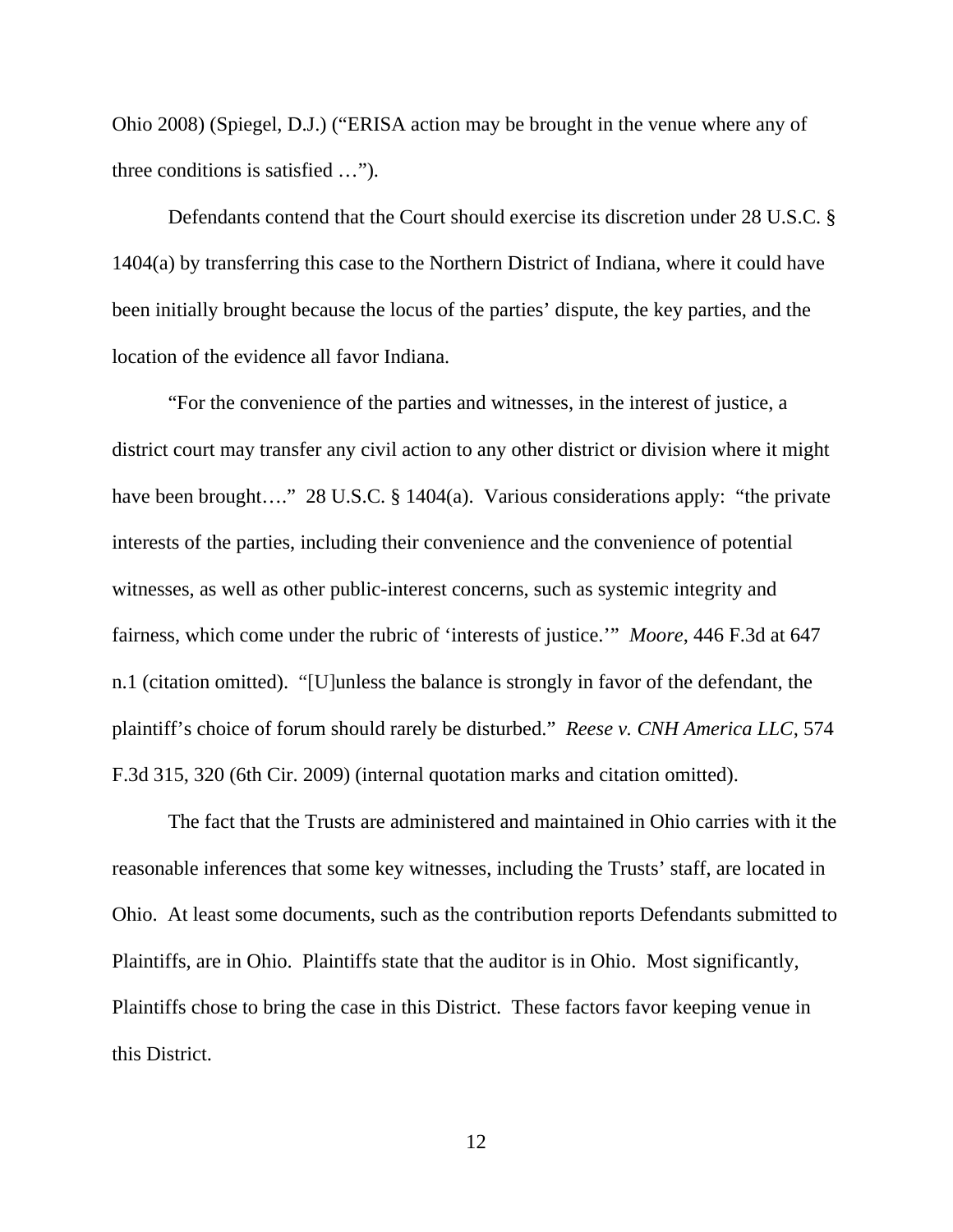Plaintiffs also maintain that Ohio law governs this case to the extent the Trust Agreements are not consistent with ERISA. Plaintiffs' first claim arises under ERISA, not Ohio law. Plaintiffs' second claim, asserting that Carlin Construction Inc. is LNC's alter ego might arise under Ohio law or might arise under federal common law that "draws upon state law for guidance…" in this area. *Flynn v. Pulaski Const. Co., Inc*., No. 02-02336, 2006 WL 47304, at \*10 (D.D.C. 2006). The parties have not fully briefed this choice of law issue. Yet, it should be observed that the parties agreed in the Trust Agreement that Ohio and United States law, not Indiana law, govern the Agreements. *E.g.*, Doc. #1, *PageID* #51, Section 1. Consequently, the consideration that Ohio alterego law might apply to Plaintiff's second claim and the parties to the Trust Agreement chose Ohio (and federal) law, not Indiana law, favors keeping venue in this District.

Defendants offer several considerations that favor transferring venue to Northern Indiana. These include that both Defendants are in Indiana; the contract negotiations and subsequent CBA execution took place in Indiana; the work connected to the benefits contribution was performed on projects in Indiana; the employees and their beneficiaries reside in or near Fort Wayne, Indiana; and Local 147's business agent (Ron Starkey) is headquartered in Indiana.

Although Defendants offer valid considerations that favor a transfer to Indiana, Plaintiffs likewise offer valid considerations that favor keeping venue of this case in this District. In this situation, the considerations are close to being equally balanced. Consequently, Defendants' considerations do not strongly favor altering Plaintiff's choice of venue.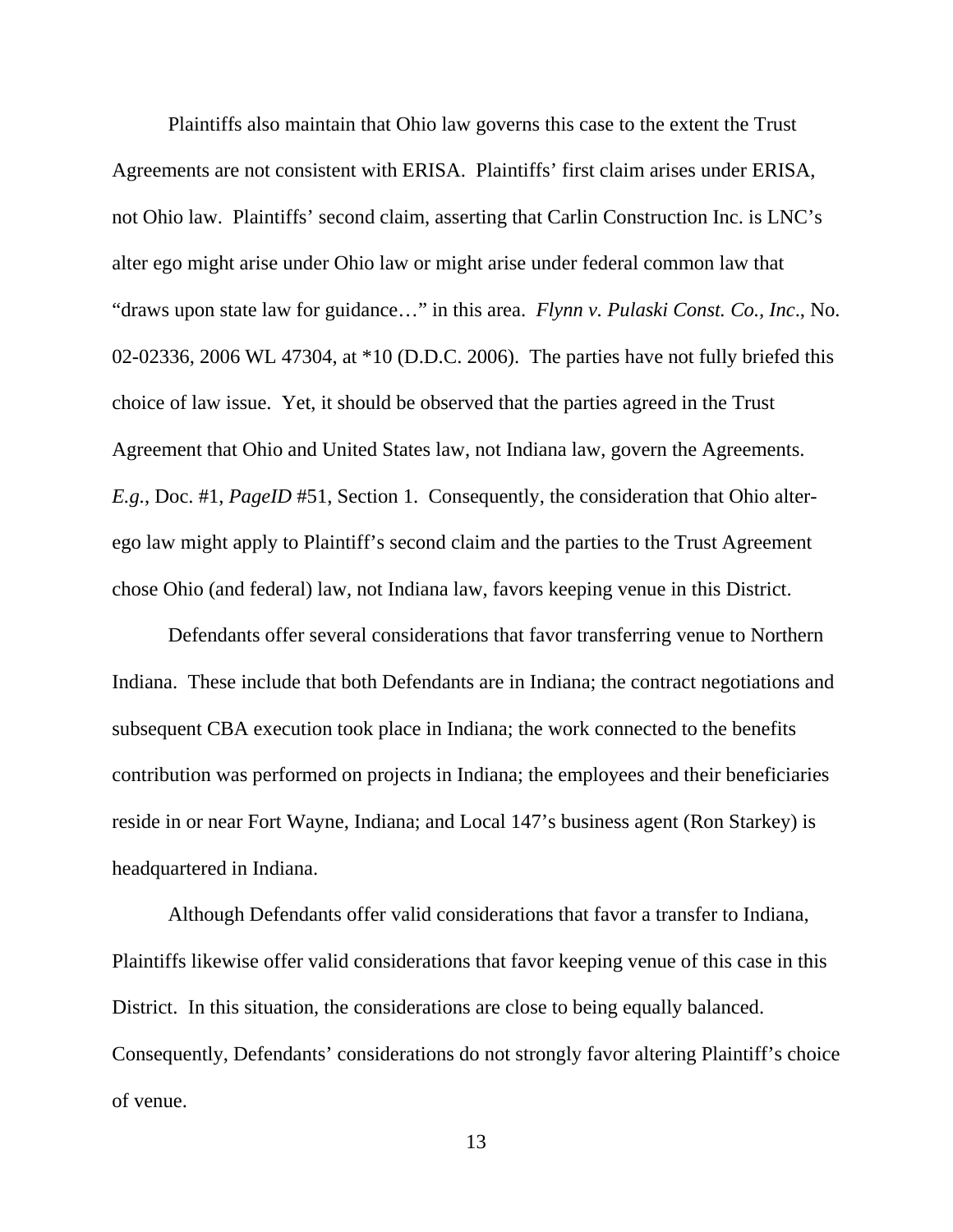Accordingly, venue is proper in this District, and the case should not be transferred for the convenience of the parties and witnesses or the interest of justice.

## **VI. Defendants' Reply Arguments**

Defendants raise two issues in their Reply that they did not raise in their Motion to Dismiss: (1) LNC and Iron Workers Local 147 agreed to arbitrate any dispute over the terms of the contract and this is the exclusive remedy for contract disputes; (2) Plaintiffs failed to adhere to the National Labor Relations Act (NLRA), 29 US.C. §§ 1512-169, by not pursuing an "unfair labor practices" charge based on LNC's alleged failure to provide Carlin Construction information. (Doc. #15, *PageID* #s 268-70).

"'[I]t is well-established that a party cannot raise new issues in a reply brief….'" *Parillo v. New Werner Co*., No. 3:14cv00369, 2014 WL 6879690, at \*3 (S.D. Ohio 2014) (Rose, D.J.) (citations omitted). Although Plaintiffs filed a Sur-Reply (with leave of Court) addressing Defendants' new issues, this does not remove Defendants' mistaken inclusion of their new issues for the first time in their Reply. It is therefore proper to reject Defendants' new issues at this point in the case.

In addition, Defendants do not cite a single ERISA case supporting their theory that enforcement of a CBA's arbitration clause is warranted in light of claims similar to those raised by Plaintiffs in this case. The one case Defendants do cite is *14 Penn Plaza LLC v. Pyett*, 556 U.S. 247 (2009). The parties in *Pyett* disagreed over "whether a provision in a collective-bargaining agreement that clearly and unmistakably requires union members to arbitrate claims arising under the Age Discrimination in Employment Act…, is enforceable." *Id*. at 251. The answer was yes. Given that the present case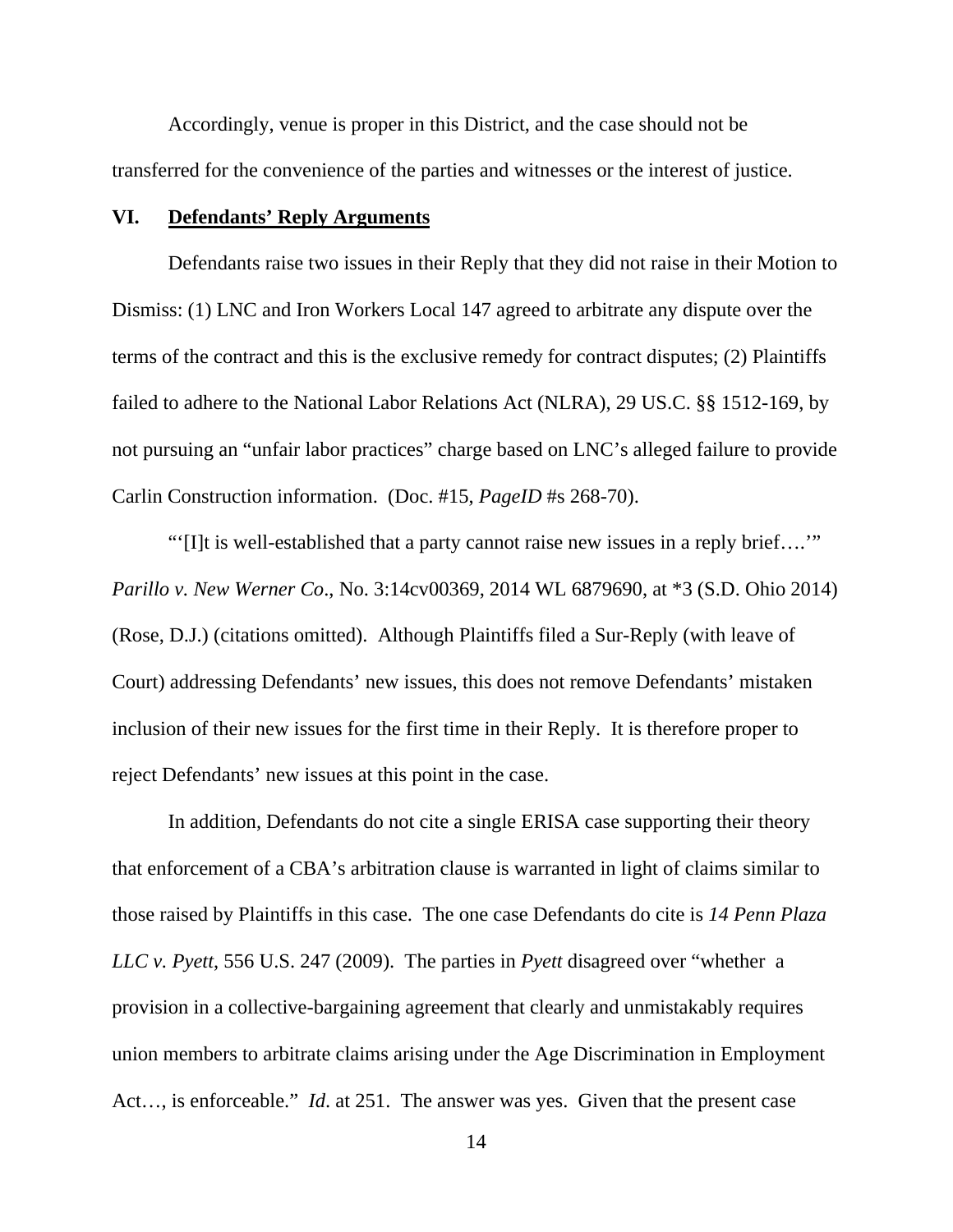arises under ERISA, is between three Plaintiff Trusts and two employers, and concerns the terms of several Trust Agreements, *Pyett*, is readily distinguished.

As to Defendants' reliance on the NLRA, "[P]ursuant to 29 U.S.C. §1132(e), United States district courts have exclusive jurisdiction to hear civil actions brought by a fiduciary under § 1132(a)(3) seeking to enforce an employer's obligations to contribute to an ERISA fund." *Orrand v. Hunt Construction Group, Inc*., 193 F.Supp.3d 854, 859 (S.D. Ohio, 2016) (Graham, D.J.). It is therefore dubious at best for Defendants to transform Plaintiffs' ERISA enforcement claim into a claim governed by the NLRA.

Accordingly, the new issues Defendants advance in their Reply brief lack merit.

#### **IT IS THEREFORE RECOMMENDED THAT**:

 Defendants' Motion to Dismiss Plaintiffs' Complaint and/or Motion to Transfer Venue under 28 U.S.C. § 1404 (Doc. #8) be DENIED.

October 17, 2017 *s/Sharon L. Ovington*  Sharon L. Ovington United States Magistrate Judge